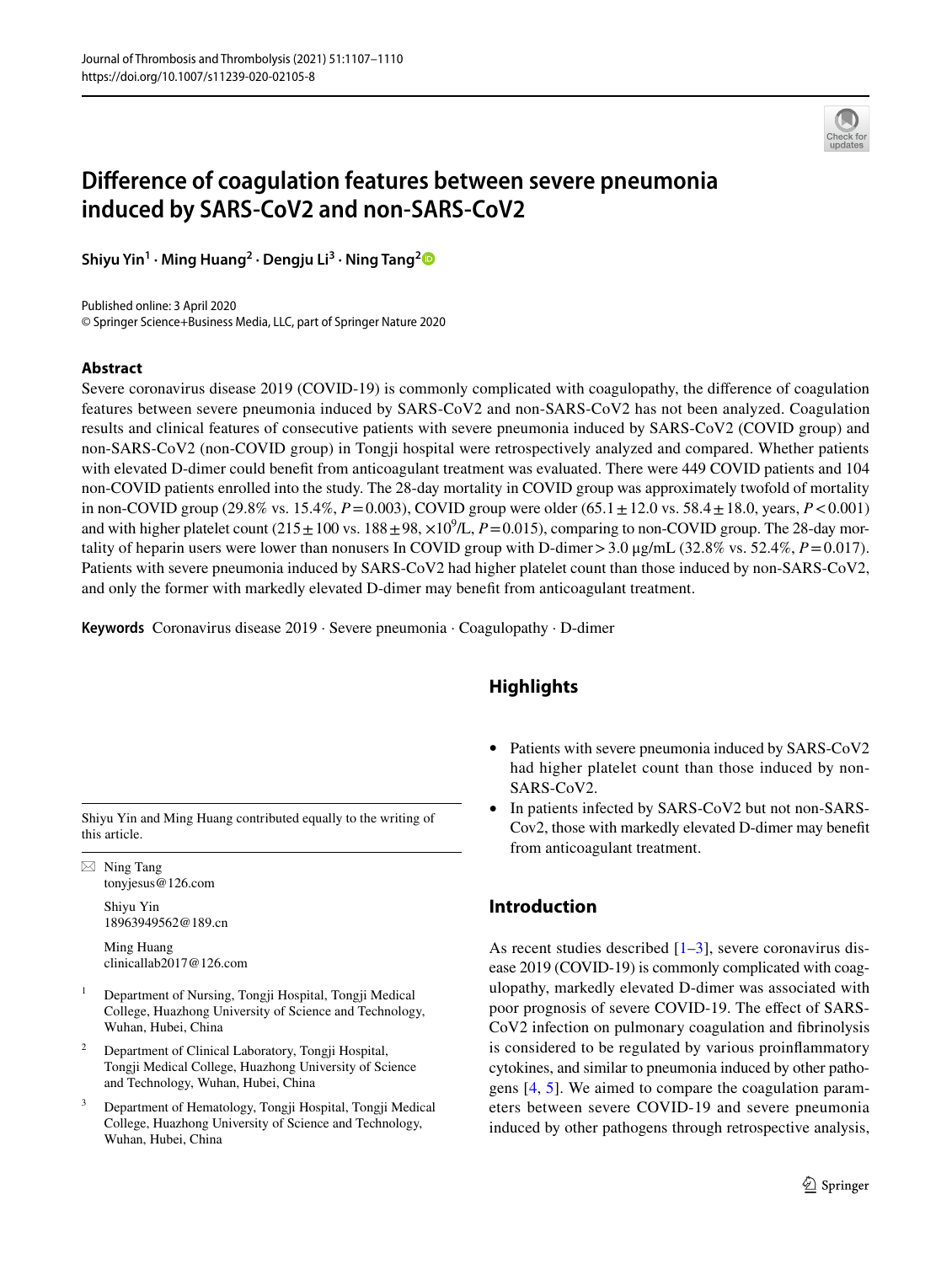this may be helpful for choosing appropriate treatment on coagulopathy of COVID-19.

### **Methods**

#### **Patients with severe COVID‑19 (COVID group)**

Consecutive patients with severe COVID-19 admitted to Tongji Hospital of Huazhong University of Science and Technology in Wuhan from January 1 to February 13, 2020, were retrospectively enrolled. The medications and outcomes (28-day mortality) were monitored up to March 13, 2020. The diagnosis of COVID-19 was confrmed by RNA detection of the SARS-CoV-2.

### **Patients with severe pneumonia induced by other pathogens (non‑COVID group)**

Consecutive patients with *severe pneumonia* admitted to intensive care unit of Tongji Hospital from January 1 to October 1, 2019, were retrospectively enrolled. The infection was confrmed by evidence of etiology or imaging.

Exclusion criteria were hospital stay<7 days, lack of information about coagulation parameters and medications, and age<18 years for both of COVID and Non-COVID groups. A retrospective review of the characteristics of these patients was performed through the electronic medical record system of our hospital. This study was approved by the Ethics Committee of Tongji Hospital (Wuhan, China).

The severe COVID and non-COVID groups were defned as meeting any one of following items, according to the Diagnosis and Treatment Plan of COVID-19 suggested by National Health Commission of China [[6\]](#page-3-4): Respiratory rate≥30 breaths /min; Arterial oxygen saturation≤93% at rest; PaO<sub>2</sub>/FiO<sub>2</sub> ≤ 300 mmHg.

As the sepsis-induced coagulopathy (sic.) score system including prothrombin time (PT), platelet count and sequential organ failure assessment (SOFA) has been developed by

international society on thrombosis and haemostasis (ISTH) for early recognition and specifc treatment of coagulopathy in sepsis patients [[7\]](#page-3-5). Meanwhile, in our previous study [\[3](#page-3-1)], higher D-dimer and PT on admission were associated with poor prognosis in patients with COVID-19. Hence these three coagulation parameters D-dimer, PT and platelet count were included in this study and the results were recorded at the time the patients meeting the defnition of severe COVID or non-COVID. As an indirect marker of coagulation activation, whether patients with elevated D-dimer could beneft from anticoagulant treatment was evaluated. Anticoagulant treatment was defned as receiving unfractionated heparin (UFH) or low molecular weight heparin (LMWH) for 7 days or longer [[8\]](#page-3-6), which was the most commonly used anticoagulant therapy for severe pneumonia in our hospital.

The coagulation tests, including PT and D-dimer were detected using a STA-R MAX coagulation analyzer and original reagents (Diagnostica Stago, Saint-Denis, France). The platelet counts were analyzed by Sysmex XE-2100 haematology analyzer (Sysmex, Kobe, Japan).

Normally and abnormally distributed quantitative variables were compared using the Student's t test and the Mann–Whitney U test, respectively. Categorical variables were compared using the chi-squared test. The results were given as the mean  $\pm$  standard deviation, median (interquartile range), or number (percentage), wherever appropriate. A *P*  value of <0.05 was considered statistically significant. Data were analyzed using SPSS 21.0 for Windows (SPSS Inc., Chicago, IL, USA).

## **Results and discussion**

Four hundred and fourty-nine patients classifed as COVID group, and 104 patients classifed as non-COVID group were enrolled into the study. The clinical characteristics, coagulation results and 28-day mortality between COVID and non-COVID groups were compared (Table [1](#page-1-0)). The chronic underlying diseases within COVID and non-COVID groups

<span id="page-1-0"></span>

| Table 1 Clinical and           |
|--------------------------------|
| coagulation characteristics of |
| COVID and non-COVID groups     |

| Parameters                         | Normal range  | COVID $(n=449)$     | Non-COVID $(n=104)$ | P values |
|------------------------------------|---------------|---------------------|---------------------|----------|
| Age (years)                        |               | $65.1 + 12.0$       | $58.4 + 18.0$       | < 0.001  |
| Sex ratio (male/female)            |               | 268/181             | 72/32               | 0.073    |
| With underlying diseases           |               | 272 (60.6%)         | 64 (61.5%)          | 0.768    |
| Receiving heparin                  |               | 99 (22.0%)          | $22(21.2\%)$        | 0.842    |
| 28-day mortality                   |               | 134 (29.8%)         | $16(15.4\%)$        | 0.003    |
| Coagulation parameters             |               |                     |                     |          |
| $PT$ (sec)                         | $11.5 - 14.5$ | $15.2 + 5.0$        | $16.2 + 5.2$        | 0.068    |
| Platelet count<br>$(\times 109/L)$ | $125 - 350$   | $215 + 100$         | $188 + 98$          | 0.015    |
| D-dimer $(\mu g/mL)$               | < 0.5         | $1.94(0.90 - 9.44)$ | $2.52(1.40-5.81)$   | 0.140    |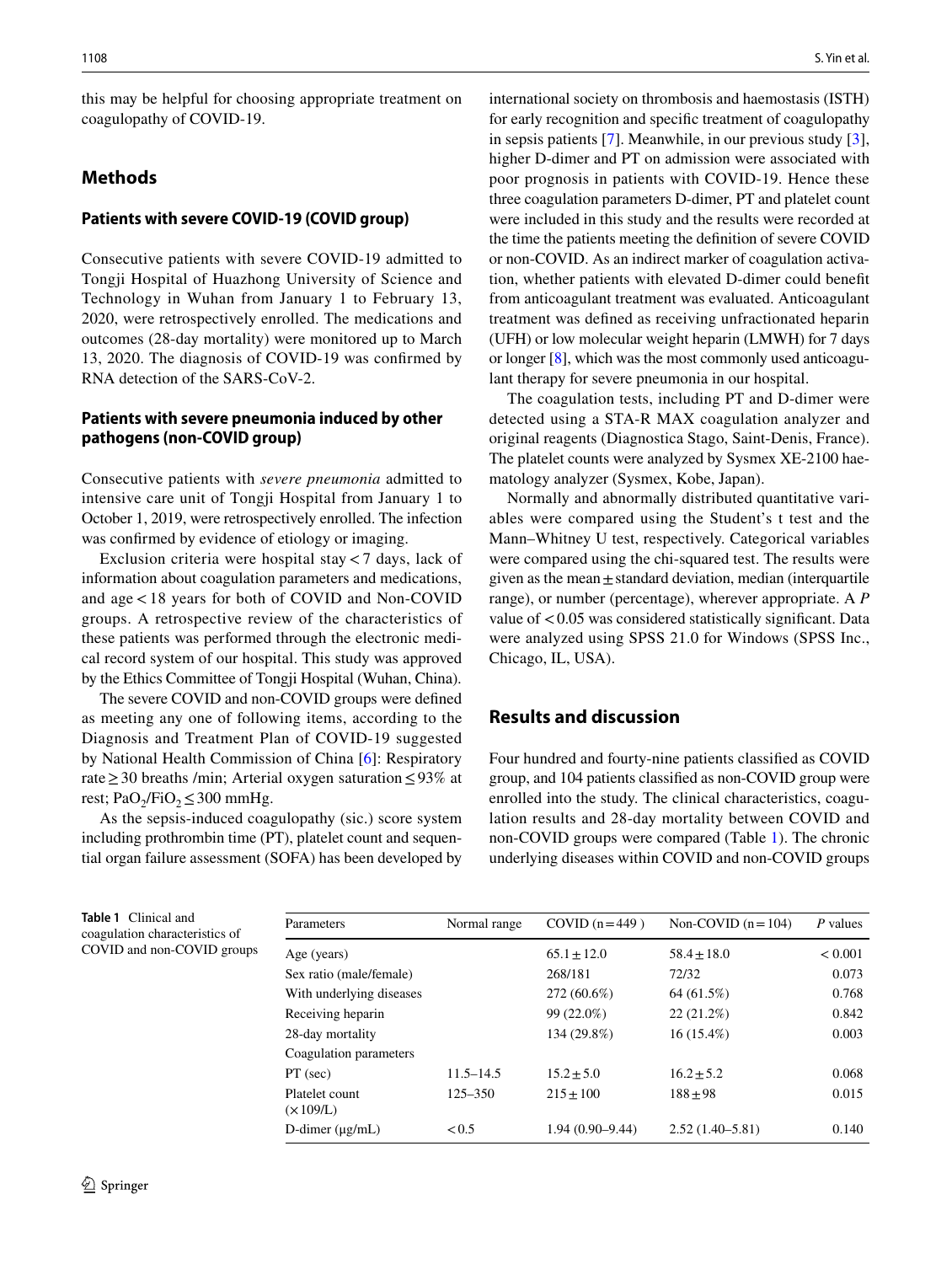mainly including hypertension, diabetes, heart diseases and lung diseases. The 28-day mortality in COVID group was approximately twofold of mortality in non-COVID group  $(29.8\% \text{ vs. } 15.4\%, P = 0.003)$ , and COVID group were older  $(65.1 \pm 12.0 \text{ vs. } 58.4 \pm 18.0, \text{ years}, P < 0.001)$  and with higher platelet count  $(215 \pm 100 \text{ vs } 188 \pm 98, \times 10^9/\text{L})$ , *P*=0.015), comparing to non-COVID group.

Ninety-nine (22.0%) patients of COVID group received heparin treatment for at least 7 days, in which 94 received LMWH (40–60 mg enoxaparin/day) and 5 received UFH (10,000–15,000 U/day); 22 (21.2%) patients of non-COVID group received heparin treatment, in which 20 received LMWH (40–60 mg enoxaparin/day) and 2 received UFH (10,000–15,000 U/day). No anticoagulants other than heparin had been used for 7 days or longer in our patients. All patients received antiviral and appropriate supportive therapies after admission.

No diference on the 28-day mortality was found between heparin users and nonusers in COVID group (30.3% vs.

29.7%, *P*=0.910), also in non-COVID group (13.6% vs. 15.9%, *P*=0.798). The association between heparin treatment and outcome in stratifed patients according to D-dimer result were evaluated (Fig. [1\)](#page-2-0). When D-dimer exceeding 3.0 μg/mL (sixfold of upper limit of normal, 6 ULN), signifcantly lower mortality in heparin users than nonusers was found in COVID group (32.8% vs. 52.4%, *P*=0.017). However, no diference on mortality between heparin users than nonusers has been found in non-COVID group when being stratifed by D-dimer.

The dysfunction of endothelial cells induced by infection results in excess thrombin generation and fbrinolysis shutdown, which indicated a hypercoagulable state in patient with infection [\[9](#page-3-7), [10](#page-3-8)]. In addition, hypoxia existed in severe pneumonia can stimulate thrombosis through not only increasing blood viscosity, but also a hypoxia-inducible transcription factor-dependent signaling pathway [[11\]](#page-3-9). Hence, coagulopathy may be found in quite a lot patients with severe pneumonia.

<span id="page-2-0"></span>**Fig. 1** Paired bar chart showing the mortality between heparin users and nonusers in patients with severe pneumonia induced by SARS-CoV2 (**a** COVID group) and non-SARS-CoV2 (**b** non-COVID group) stratifed by D-dimer level. D-D, D-dimer; ULN, upper limit of normal (0.5 μg/mL); \**P*<0.05 between heparin users and nonusers





 $\mathcal{D}$  Springer